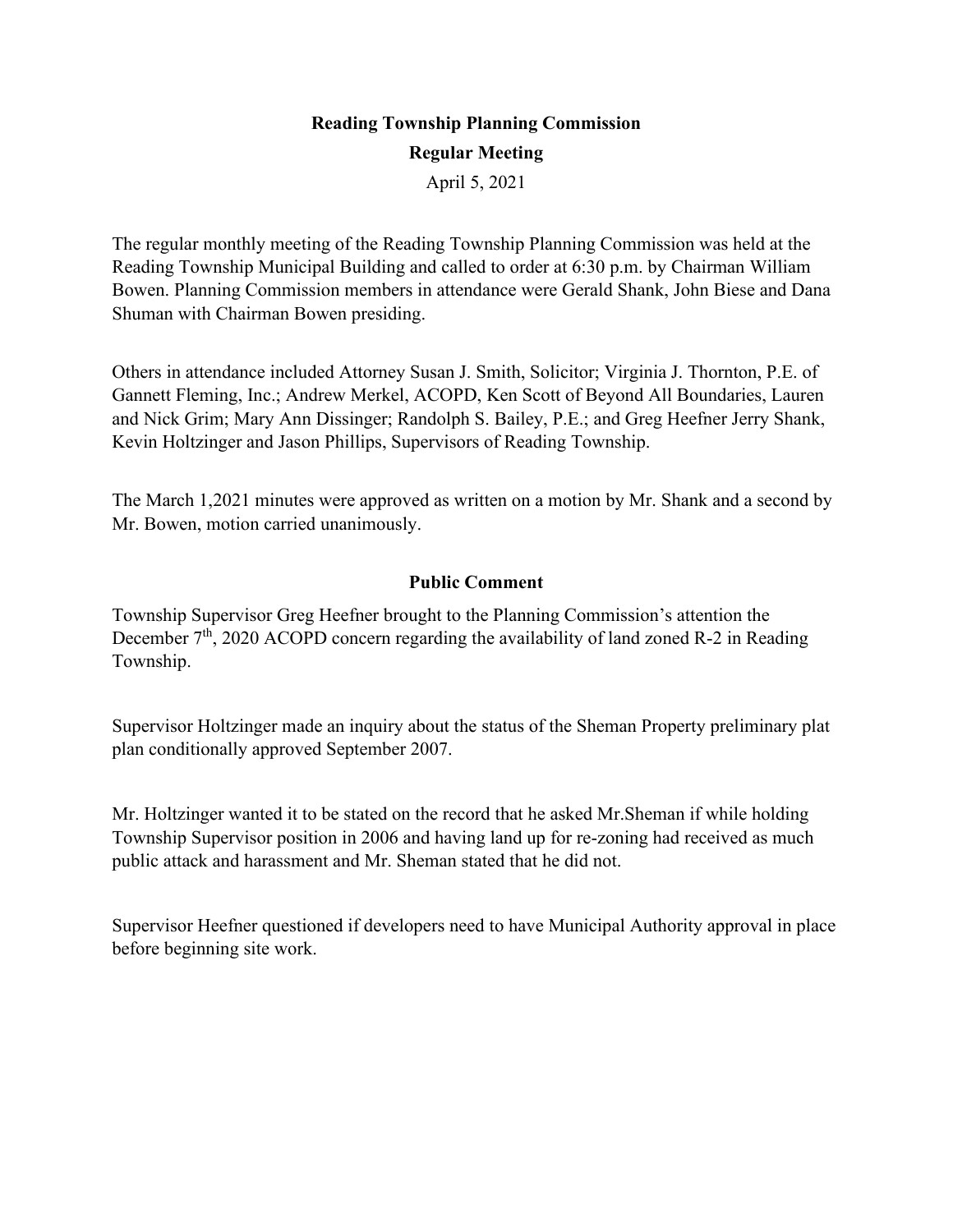#### **Subdivision & Land Development**

**Lake Meade Municipal Authority Lake Meade Well No. 3 Treatment System Final Land Development Plan** Waiver

Virginia Thornton of Gannett Fleming, Inc. provided the PC with comments on waiver, plan and general comments. William Bailey representing Lake Meade Municipal Authority explained that they are adding a building to the current Well No. 3 site for the treatment of uranium.

Mr. Bailey stated that the reasons for the waiver from the preliminary plan requirement were that improvements already existed and that all requirements for a preliminary plan were satisfied. Mr. Shank moved to grant the waiver request from the preliminary plan requirement Dana Shuman seconded, motion carried unanimously.

Mr. Shank moved to recommend approval to the Supervisors of the sewage planning module; Dana Shuman seconded the motion. Motion carried unanimously.

Mr. Shank moved to recommend approval of the plan conditioned on Gannet Fleming's April 5, 2021 General Comments:

1. A Sewage Facilities Planning Mailer should be received, reviewed, and evaluated by PA Department of Environmental Protection, as required by Section §22-306 B(10). We will defer to the Lake Meade Municipal Authority to process as appropriate.

2.  $822-306.\dot{A}(27) \& (28)$  requires that all seals, certifications, and signatures shall be provided on the Plan Set in order to facilitate recordation of the Final Plan(s). All sheets to be recorded will need a separate signature block for the Board of Supervisors to sign.

3. An Operation and Maintenance agreement shall be provided for all permanent (Post

Construction) stormwater management systems (§23-502) which shall provide a legal mechanism to ensure that the O&M obligations are adhered to. A copy of the O&M agreement should be recorded with the Lake Meade Municipal Authority owned adjacent lot (#967) as the BMPs(disconnection) are located on this lot.

And Gannett Fleming's April 5,2021 Plan Comments:

1. The Township should confirm copies of all submissions to SRBC and DEP, and all

correspondence received from those agencies, have been received in accordance with §22- 411. This includes permits related to water withdrawal and water treatment (Public Water Supply Permit). The Applicant's Engineer has indicated that all applicable permits and correspondence has been submitted.

2. The plans have been updated to show the wetlands as identified by Vortex Environmental Inc. The note required by §22-306.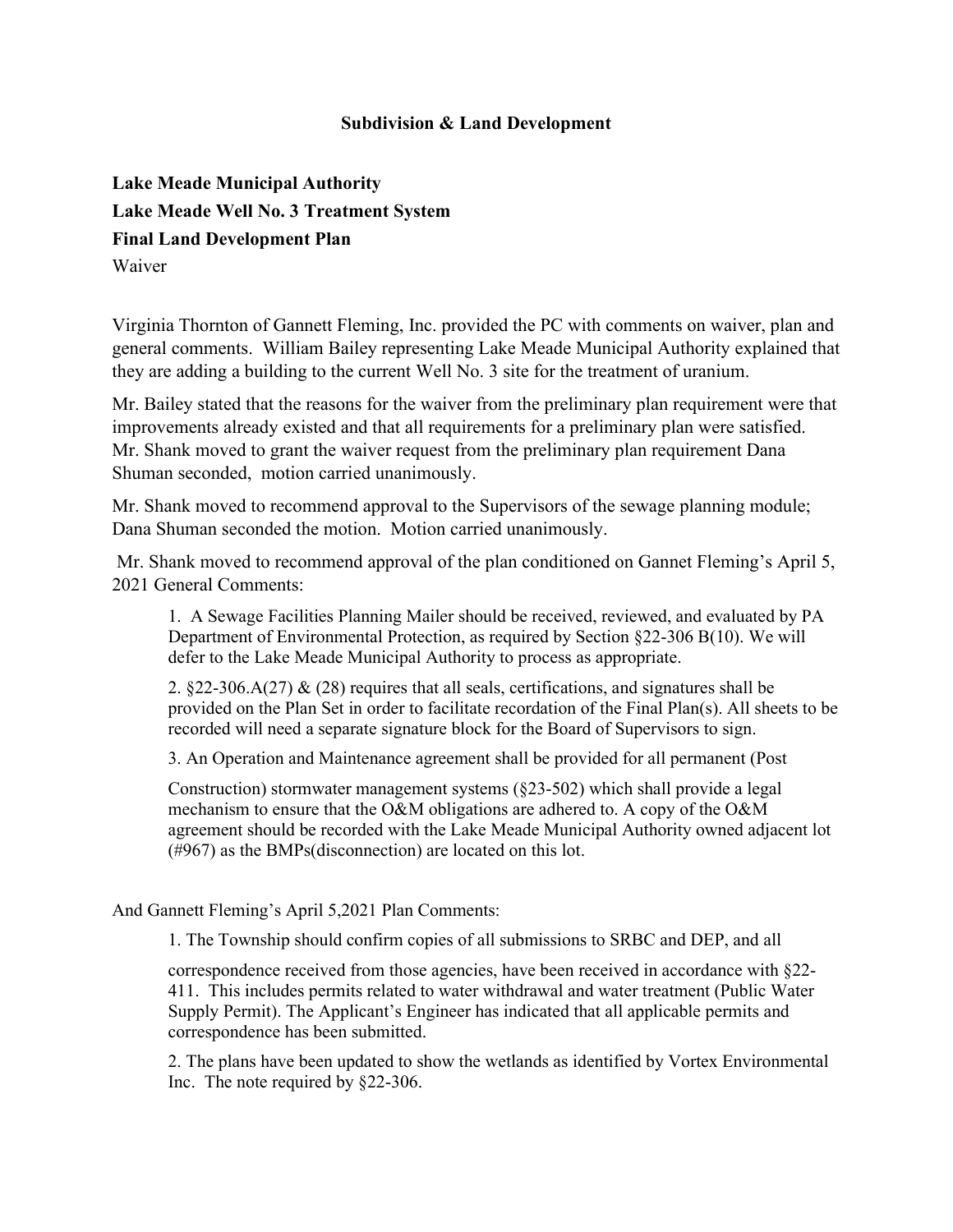Ms. Shuman seconded the motion. Motion carried unanimously.

**Lauren & Nickolas Grim 560 Hoovers School Rd.** Sketch Plan

Nickolas Grim presented a sketch plan to subdivide 7 acre parcel of land currently owned by MaryAnn Dissinger at 560 Hoovers School Rd for a single family dwelling. The Solicitor asked if the proposed access easement is already being used on the original lot. Mr. Grim indicated that it is currently a farm equipment access that they would be using as an entrance to the proposed single family dwelling. The Planning Commission raised the issue of a 3acre per parcel maximum lot size requirement due to the zoning of the property. Mr. Merkel suggested large lot consolidation option by using up to 3 allotment rights.

**Davino, Pearson & Spahr SALD #2020-08**

Final Plan Waiver-Preliminary Plan Requirement DEP Non Building Sewage Module

Ken Scott, Surveyor with Beyond All Boundaries stated the plan had been revised to meet ACOPD and Gannet Fleming comments.

The Solicitor noted the Zoning Hearing Board conditionally granted a variance for 3 parcels approximately 30 acres each. The Zoning Officer administers the decisions of the Zoning Hearing Board, but there was no comment from the Zoning Officer on compliance with the lot size condition. John Biese moved to table the plan for receipt of the Zoning Officer's comment, Dana Shuman seconded the motion. Motion carried unanimously.

#### **Miscellaneous**

Supervisor Holtzinger asked Andrew Merkel to comment on the growth patterns in Adams County. Mr. Merkel commented on how different types of housing seem to attract a certain unfavorable stigma based on what type of homes they are i.e. mobile home parks vs. 50 & over. He stated that the housing spectrum is changing to reflect that need for more dense housing. Although, what is affordable does not appear to be what is favorable.

Supervisor Holtzinger brought to the Planning Commission's attention the County Real Estate report.

Discussion continued with examples from the Solicitor and Mr. Merkel of progress or lack thereof when it comes to development of certain types of housing.